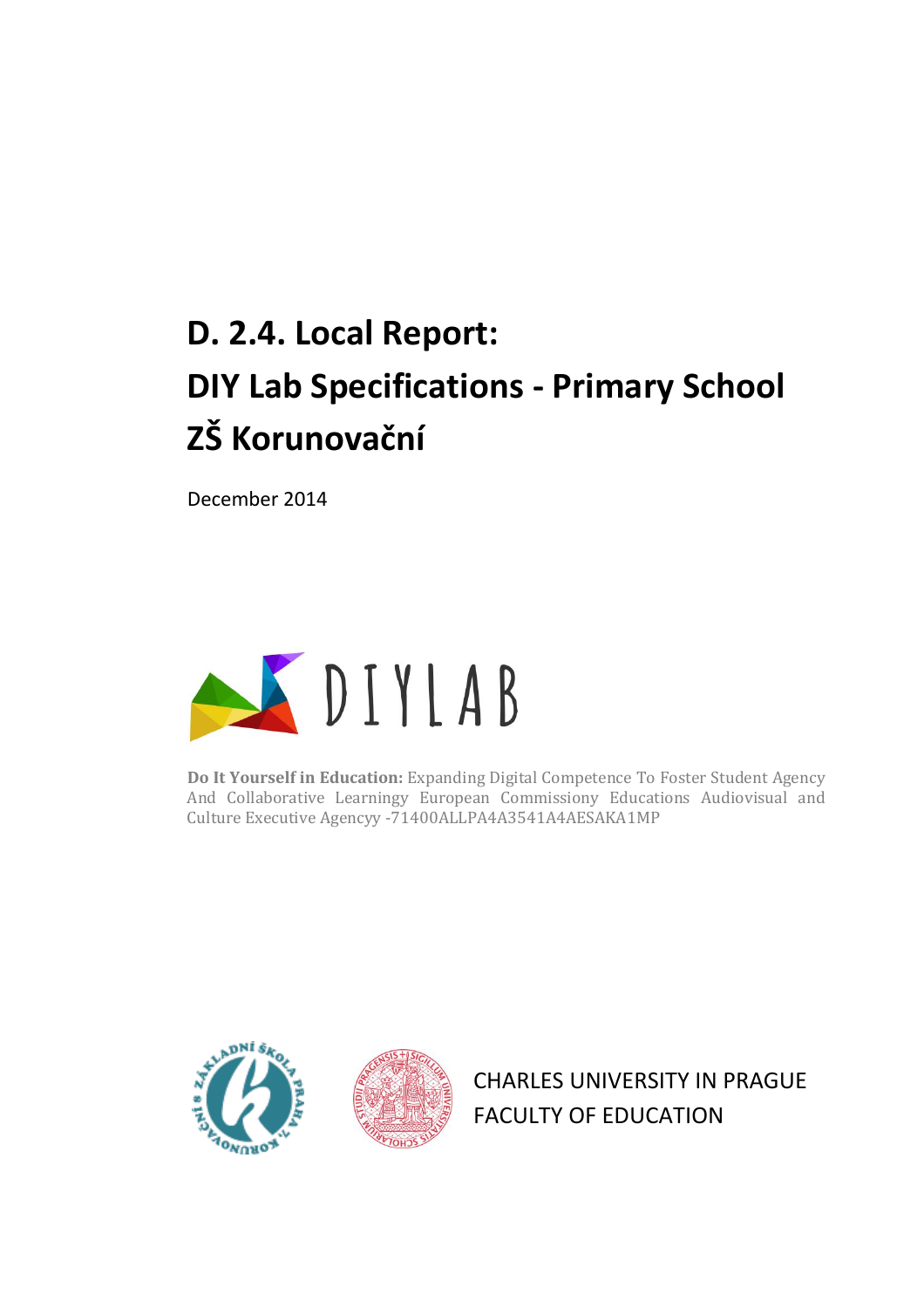#### **D. 2.4. Local report: DIY Lab Specifications – Primary School ZŠ Korunovační** Authors:

Tomáš Komrska, Miroslava Černochová

## **Content**

| 5. Instructions for an activity design and its structure (Guideline for authors) |  |
|----------------------------------------------------------------------------------|--|
|                                                                                  |  |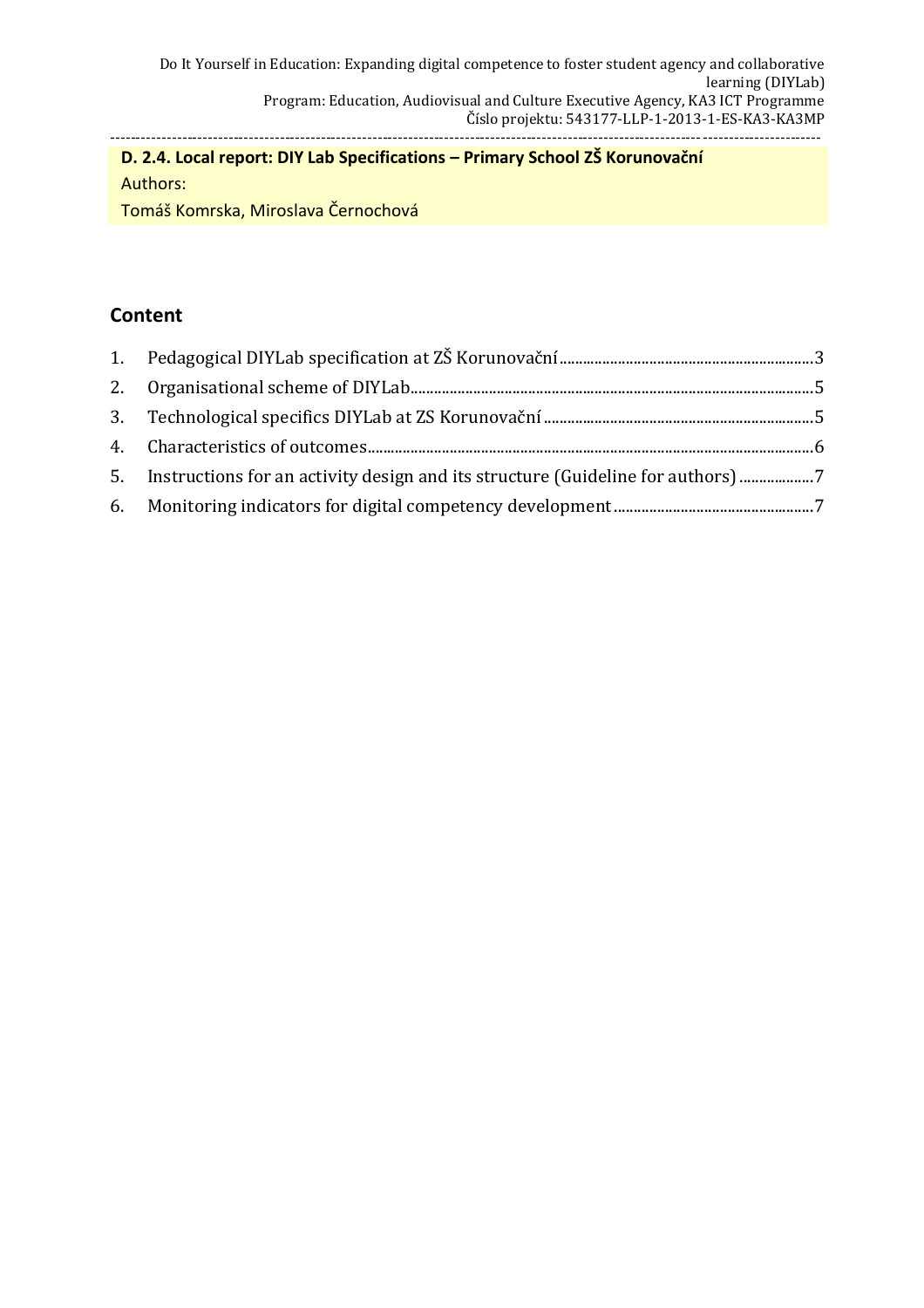#### <span id="page-2-0"></span>**1. Pedagogical DIYLab specification at ZŠ Korunovační**

Six key requirements defined in WP01 were too general for our thinking about DIYLab design, teherfore it was necesssary to specify our inherent attributes which fit better in the pedagogical approach applied at ZŠ Korunovační and as well enrich it with DIY philosophy. When thinking about a shape of DIYLab at our ZŠ Korunovační we worked on the assumption to integrate DIYLab into didactic and organisational structure of teaching at our school into a conceptual framework of whole school with the aim to develop a current educational model of creative school. A pedagogical DIYLab concept DIYLab at ZŠ Korunovační is grounded in following specifics that have turned into fundamental features for all activities which will be designed and organised in a DIYLab framework:

#### **Self-production**

Self-production of simple aids, direct contact and work with material is really very valuable (looking for solution, inquiry exploration, designing)

#### • Information Sharing

Within carrying out activities information are shared, pupils develop co-operatively common guidelines, pupils design method and technique what and how help junior pupils to learn and to understand some curriculum and schoolwork

# • Self-organization

Pupils learn and teach muttualy each other, they learn also self-organisation and selfstudy (they teach each other, they learn to learn)

• Testing effect Some activities incorporate elements of experimation and features of piloting (how ideas can be accepted, attractivness, effects of methods, gaming, etc.)

#### • A teacher role: planning A teacher designs a procedure for making tools and devices, sharing products and experiences, and s/he organises a "test" an impact of particular methods.

• Implementation of new methods of learning Into classes there will be gradually implemented learning methods including specific methods directed to:

- **-** the verbal skills skills to make clear or to comment
- **-** extending vocabulary improvement and extension of vocabulary
- **-** comprehension text understanding (searching in text, writing comments, searching by elimination …)
- **-** learning by heart mastering learning from memory
- **-** improve concentration improvement of concentration
- **-** improve learning conditions improvement of conditions for learning at home and in schools

The school educational program deals with some problems marginally. Within the DIYLab we pursue to extend types of activities which can result an effective learning and deeper motivation. The activities in our school will focus and concentrate on: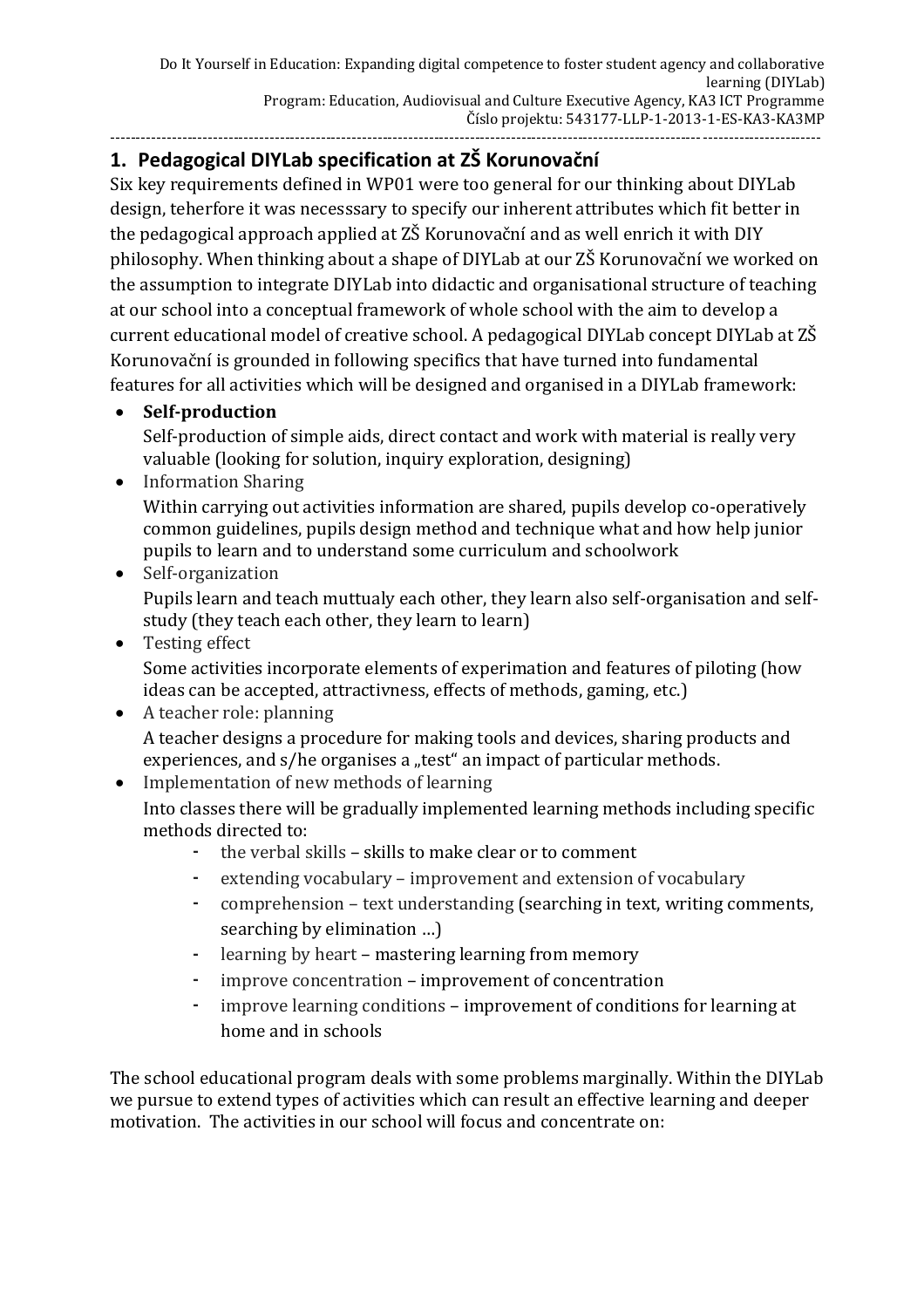• Creation of products for practice

To exploit topics and activities of specific subjects in the curriculum (Fine Art, Work Activities, Computing etc.) to produce practicable feasible products, for example a production of learning/teaching aids for junior pupils, to design a procedure or guidelines for more effective learning. Primary school pupils can together with their teachers to assign tasks (Question: Why to we need for improvement of teaching effects?)

- A new framework **for** project days Project days will be utilized for sharing experiences between classes, for transmiting guidelines and practice, for common experienting, gameplay and playing. We will test a new organisational scheme and concept of project days.
- Parental involvement

Application of parental experiences and ideas. We will open up and create opportunities for parents engagement in all phases of this process (option of topics, tools, procedures; collaboration in a project day) – parent's involvement can serve as a criterion for quality assurance of activities.

Activities themselves can differ from a didactic and organisation point of view, for example in criterions of quality assurance, time lenght. A special attention will be given to monitoring and assessment of improvement in digital literacy according to following four principles:

**1.** choice of a tool

A choice of tools for a assignment performance (Question: Why did you choose just this digital tool/device?)

**2.** suitable tool

A pupil can operate a tool, s/he masters a competence to use it (Question: Will be the digital tool/instrument really the most suitable for the activity?)

**3.** functions and limits tools

A pupil looks for another appropriate tools for particular phases of the activity (Questions: Could you apply co-operation with othe schoolmates? If the tool is available, what are its functions and limits?)

**4.** I'm learning a new tool

A pupil can choose a new tool (Question: Is it for him/her and for the activity appropriate? How can you discover if the tool is appropriate? How can you learn to master working with it?)

Example (described from a pupil's point of view):

#### **I am designing a picture quiz**

I can use standard tools which I master to work with them: text-processing, digital camera – the outcome will be a text document. Or I can search for a new tool, in such a case for a special SW for designing quizes (for example Smart Notebook etc.)

An evaluation of improvement of didital literacy competence pursues a following process:

- Did a pupil need a new tool for the activity?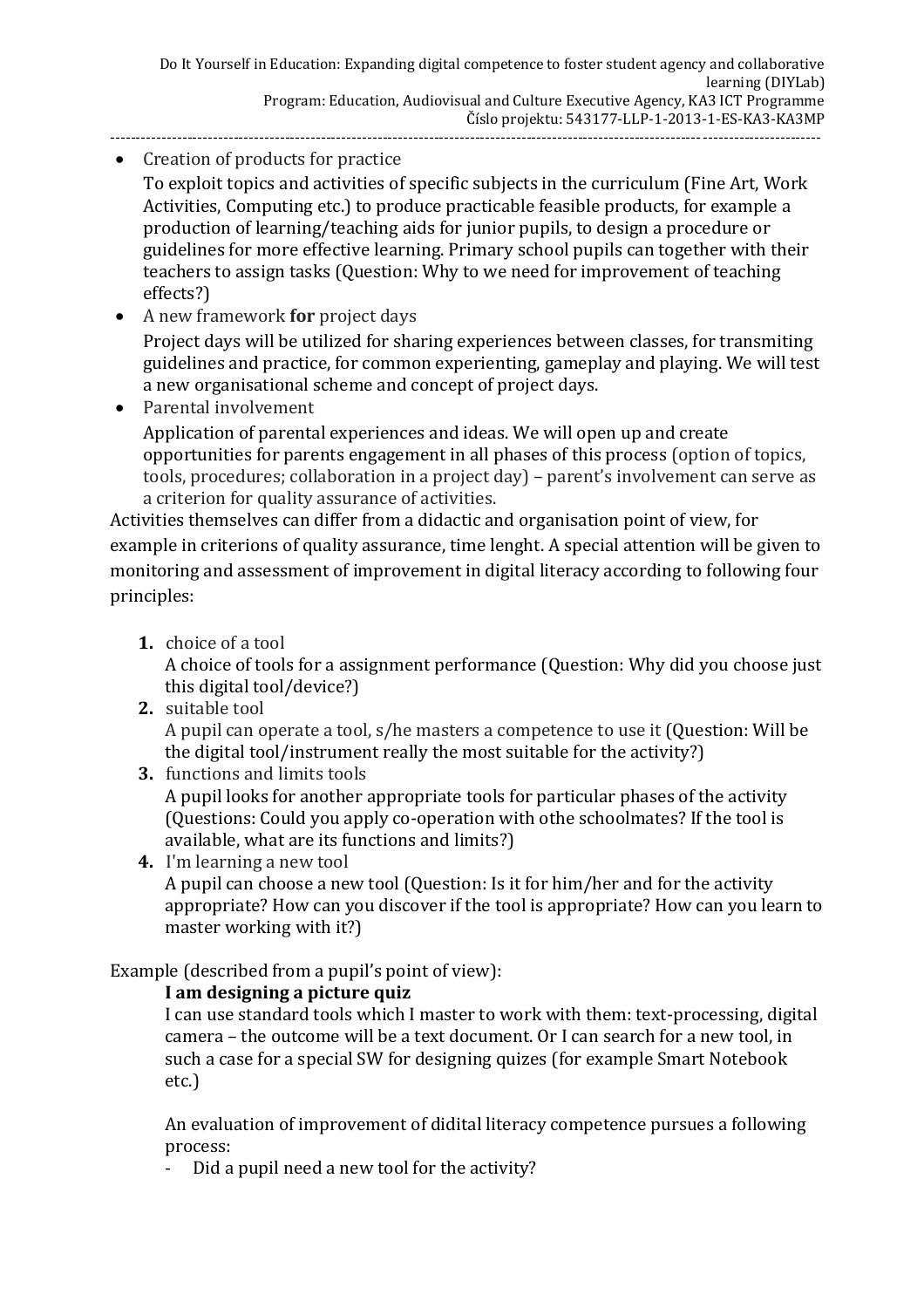- Did s/he look for a new tool independently?
- Did s/he find for an appropriate purpose a tool which meets DIYLab requirements and criterions?
- Did a pupil master the tool?
- Did the tool serve its purpose and role, was it really available?
- Did the whole process have a collaborative quality?

#### <span id="page-4-0"></span>**2. Organisational scheme of DIYLab**

The internal project scheme facilitates to involve all pupils of lower secondary school (aged in 11-15), i.e. about 80 pupils, and all pupils of primary education, i.e. about 250 pupils in a specific way.

The School Educational Program enables in subject Fine Art, Labour Activities, Informatics to make a choice of topics by a teacher and pupils, by all means subject fields follow out. For example observation of natural forms linked to drawing, painting or frottage enables to produce aids for younger pupils to learn Science. In most cases it will contribute to content enrichment by new form of work.

A schedule of each activity can take on school year at most (the 2nd term of 2014/15 and 1st term of 2015/16), although the activities will be supposed to take a few weeks up to one term from the organisational point of view in a frame of a school year and efforts to approach to activities like to projects.

#### <span id="page-4-1"></span>**3. Technological specifics DIYLab at ZS Korunovační**

The school ZS Korunovační has following facilities and equipment:

- HW: network of 25x PCs, 5x IWB, 2x vizualisers, 3x digital cameras, 2x tablets
- SW: standard SW applications (MS Office, Photoshop elements, Irfan View, Zoner Calisto, Smart Notebook etc.)

Other free available SW which we would like to use newly in the DIYLab and to test its functionality and efficiency at the school:

[Slideroll Gallery AV 0.92b2](http://www.slunecnice.cz/sw/slideroll-gallery-av/) – Publishing of videos and photos on the Internet by flash animation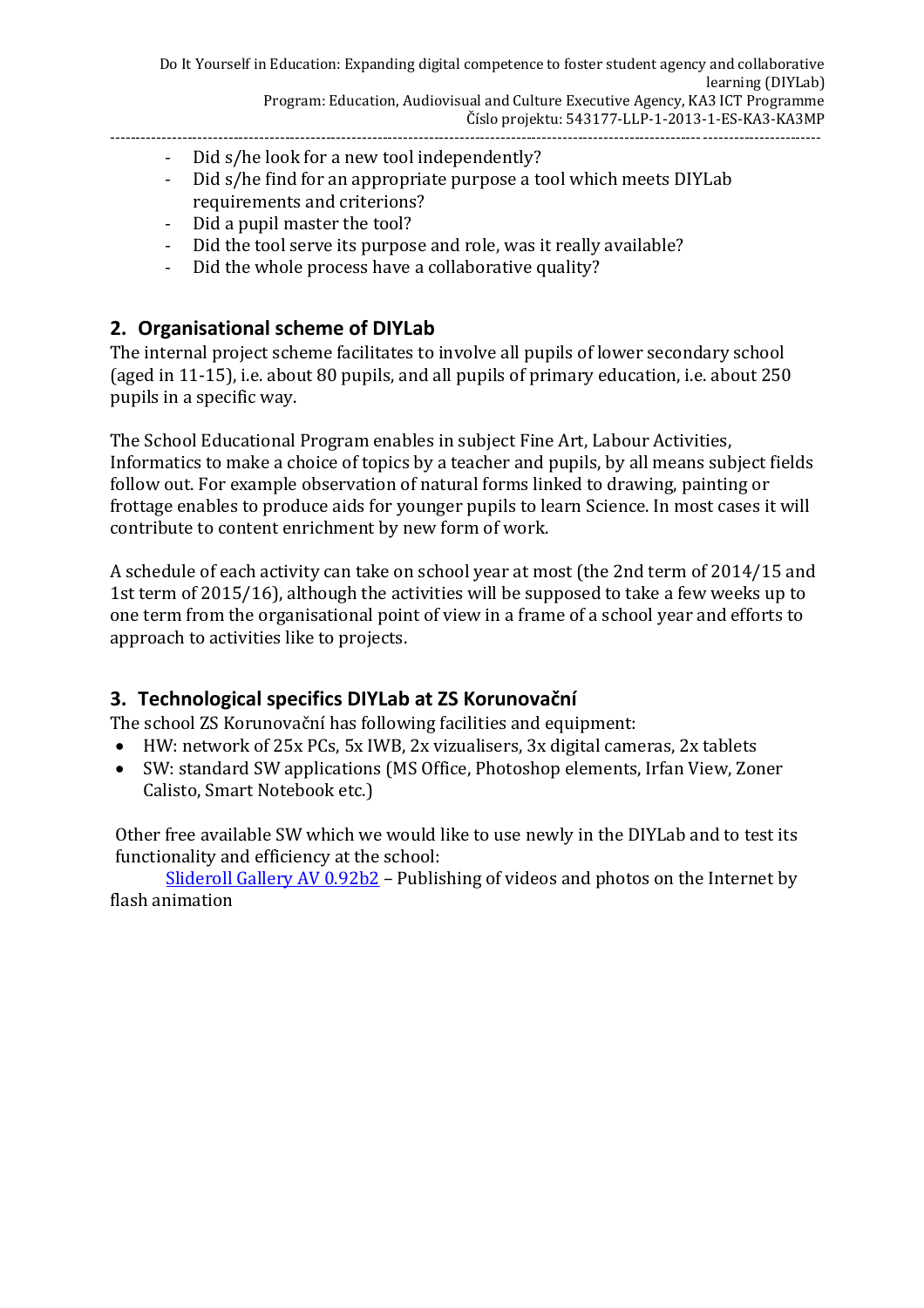Do It Yourself in Education: Expanding digital competence to foster student agency and collaborative learning (DIYLab) Program: Education, Audiovisual and Culture Executive Agency, KA3 ICT Programme Číslo projektu: 543177-LLP-1-2013-1-ES-KA3-KA3MP ------------------------------------------------------------------------------------------------------------------------------------------ [UberIcon 1.0.3](http://www.slunecnice.cz/sw/ubericon/) - Animation of icons by various graphics effects

[JavaScript Animator Express 1.10](http://www.slunecnice.cz/sw/javascript-animator-express/) – Creation of simple animations for web based on GIF or JPG pictures Sgirlz Morph 2.1 – Smooth animated transitions between two or more pictures or photos [Wink 2.0 #1000](http://www.slunecnice.cz/sw/wink/) – Creation of simple guides (tutorials) and presentations [UnFREEz 2.1](http://www.slunecnice.cz/sw/unfreez/) - Easy creation of animated GIF files [Qedoc Quiz Maker 2.0.3](http://www.slunecnice.cz/sw/qedoc-quiz-maker/) - Creation of proffesional quizes for knowledge tests [Foto2Avi 4.2](http://www.slunecnice.cz/sw/foto2avi/) – Creation of videos in formats AVI, MPEG or FLV based on own pictures and digital photos [SViGio 1.289](http://www.slunecnice.cz/sw/svigio/) – Creation of flow diagrams, graphs and other vector graphics in SVG format [CU3OX](http://www.slunecnice.cz/sw/cu3ox/) – Creation of flash 3D animations not only for web [Math3D 1.0](http://www.slunecnice.cz/sw/math3d/) – Application for comfortable visualisation and interactive manipulation with 3D mathematical objects [Falco GIF Animator 3.5](http://www.slunecnice.cz/sw/falco-gif-animator/) – Easy creation of animated GIF files [Powerbullet Presenter 1.44](http://www.slunecnice.cz/sw/powerbullet-presenter/)

Particular attributes of individual SW which can be used will be specified for each DIYLab activity.

Mutual collaboration will proceed under support of publishing system Webgarden, principally in support of pupils and teachers across school subjects and within of certain activities. This system is used in ZŠ Korunovační in a free available version for publishing information for parents.

## <span id="page-5-0"></span>**4. Characteristics of outcomes**

Pupils' activities will be directed primarily to design and develop learning and teaching aids which will be as digital objects published on DIYLab Hub. In a case outcomes are not in a digital form the outcomes will be digitalized for consequent publishing on DIYLab Hub. At the present time we think about these following potential outcomes:

- 1. Teaching aids in paper or digital shape (e-book, poster, lamin. quiz, tutorial)
- 2. Videotutorial / video-recording
- 3. Study textbooks or teaching manuals; lesson plans
- 4. A set of photos/graphics, Web photogallery
- 5. Audio-recording (podcast)
- 6. Outcomes OpenSW (freeware, shareware, trial, demo) models, objects for IWB
- 7. Web pages, wiki
- 8. Web applications, applets
- 9. Presentations (PPT etc.)
- 10. Project documentation
- 11. Others